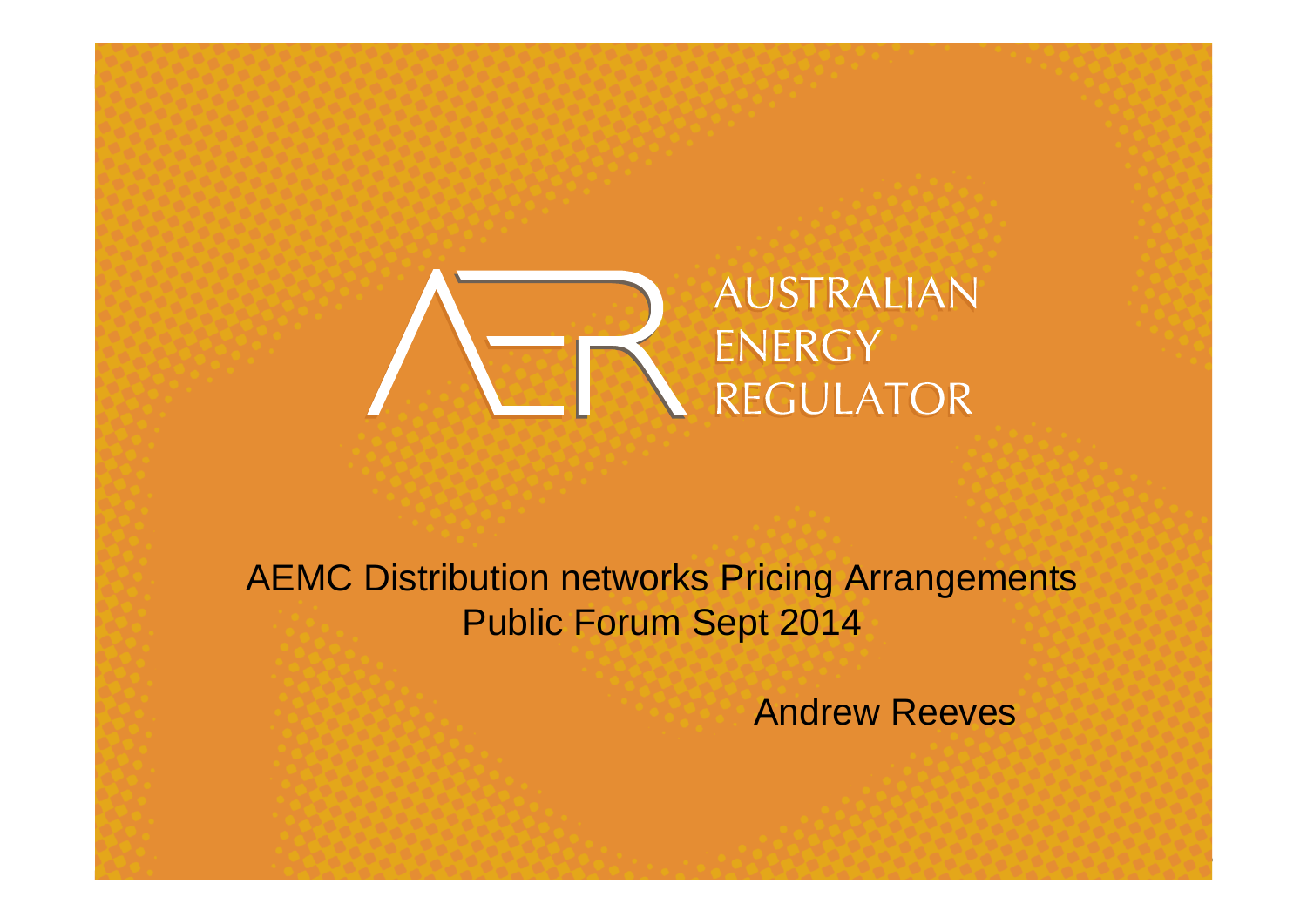## AER Perspective

- Overview on Draft Decision
- Pricing Principles
- Process

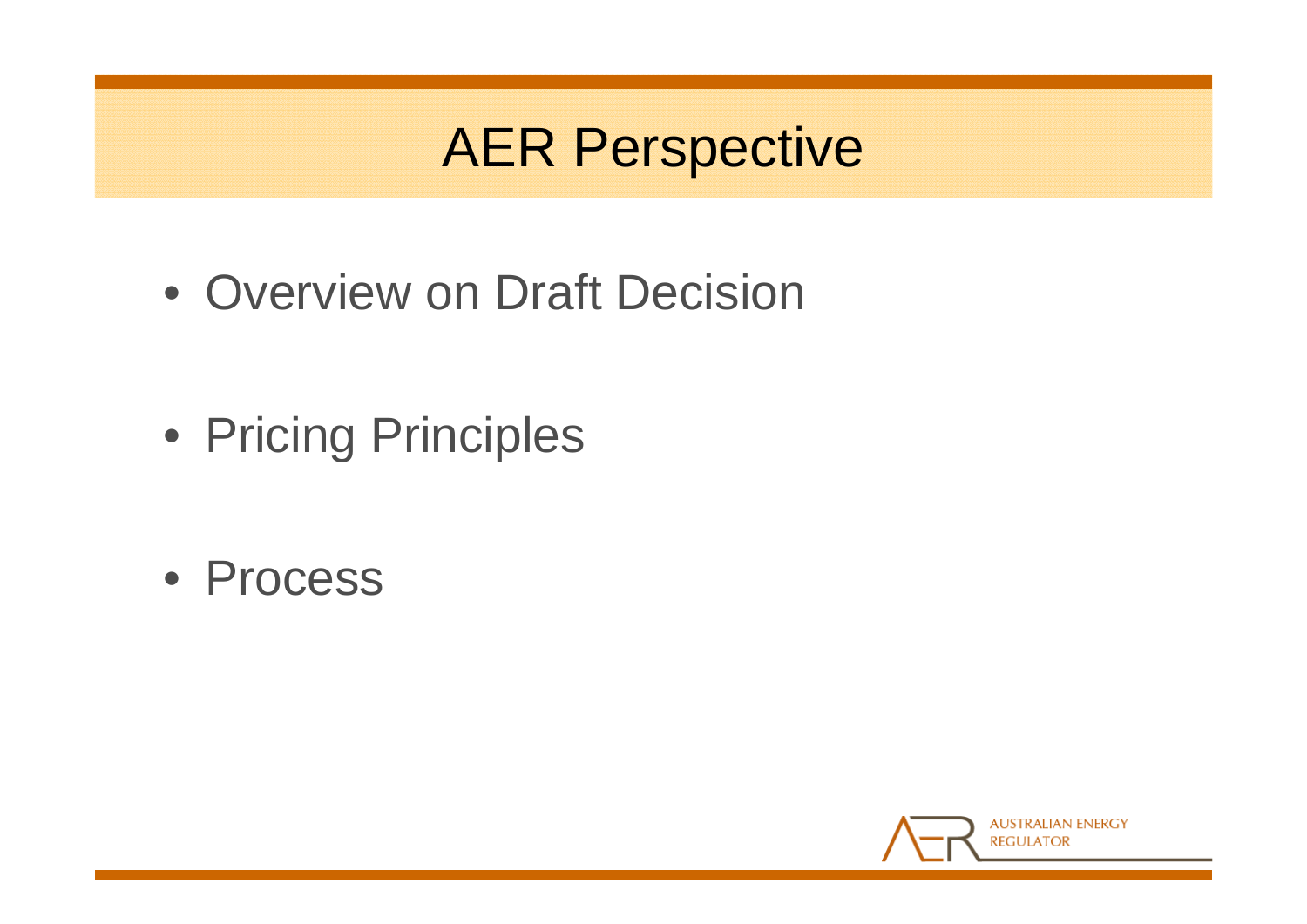### Overview on Draft Decision

- $\bullet$ Background to this development
- Criticality of Tariff Reform
- Three foundation elements of Power of Choice Implementation:
	- Contestability of Metering
	- Consumer access to own data
	- Cost-reflective tariffs

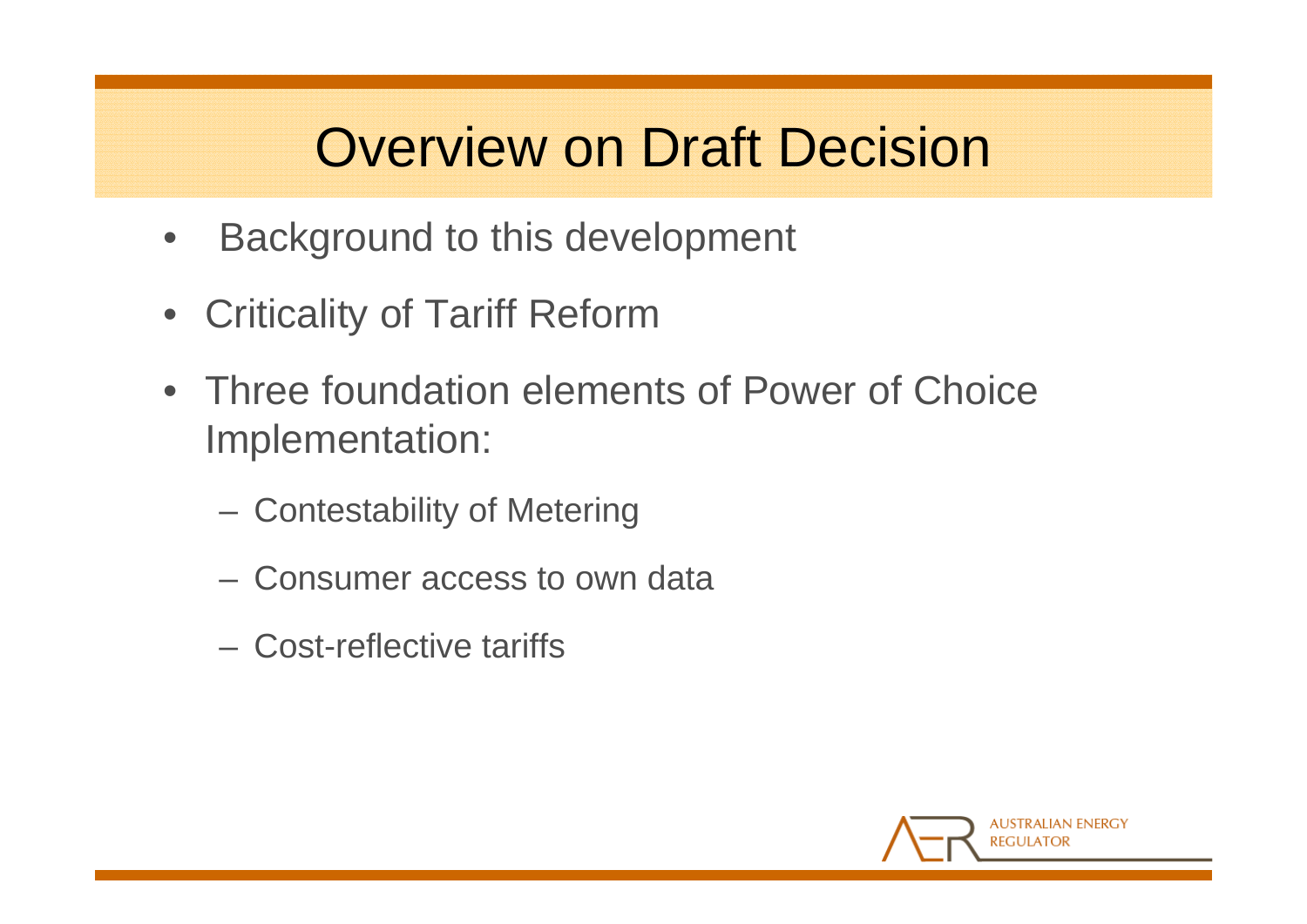# Implementation of Innovation

- There's need to address changes in network usage
- There's now cost-effective technology
	- Metering & communication systems
- There's need to deal with institution change Pricing structures > Temporal & Spatial differentiation Players > active participation by customers & customer agents (retailers, alternative suppliers/solution providers – generation, storage, load control)
- There's need for Community Licence for change

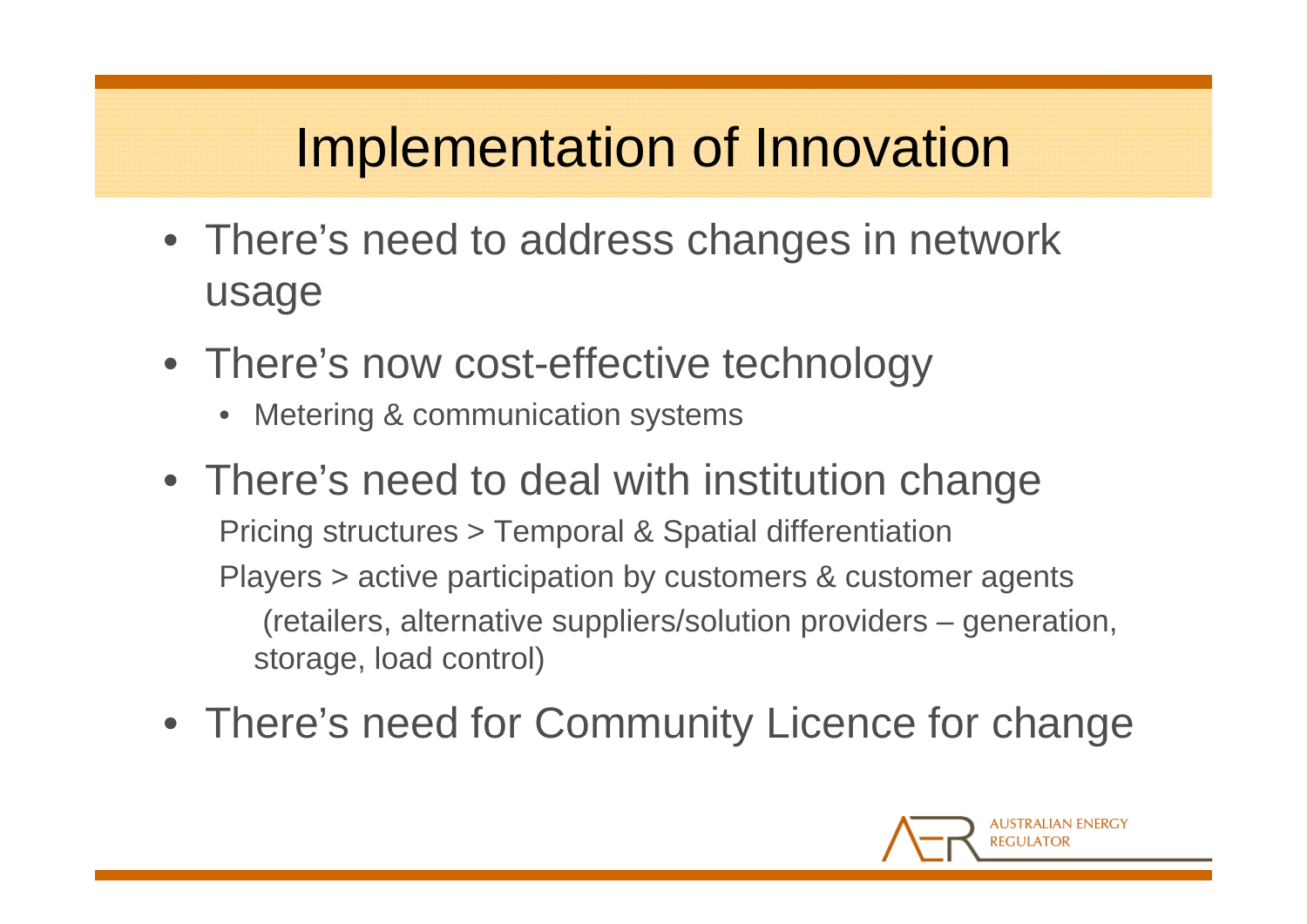#### **DESIRED STATE FOR MOST MASS-MARKET CUSTOMERS:**

HIGH  $\circ$ 

木

RATE SOPHISTICATION

640

Sophisticated Rates With Technologies & Solution Providers Simplifying The Customer Experience

**CURRENT & FUTURE STATE FOR SELECT CUSTOMERS:** 

Customers Respond To **Price Signals Directly** (e.g., Respond To TOU Rates Through Behavior Change)

#### **TRADITIONAL EXPERIENCE FOR MOST MASS-MARKET CUSTOMERS TODAY:**

Simplified Rates With No Role For Complexity Management

**COMPLEXITY OF CUSTOMER EXPERIENCE** 

HIGH

Rocky Mountain Institute

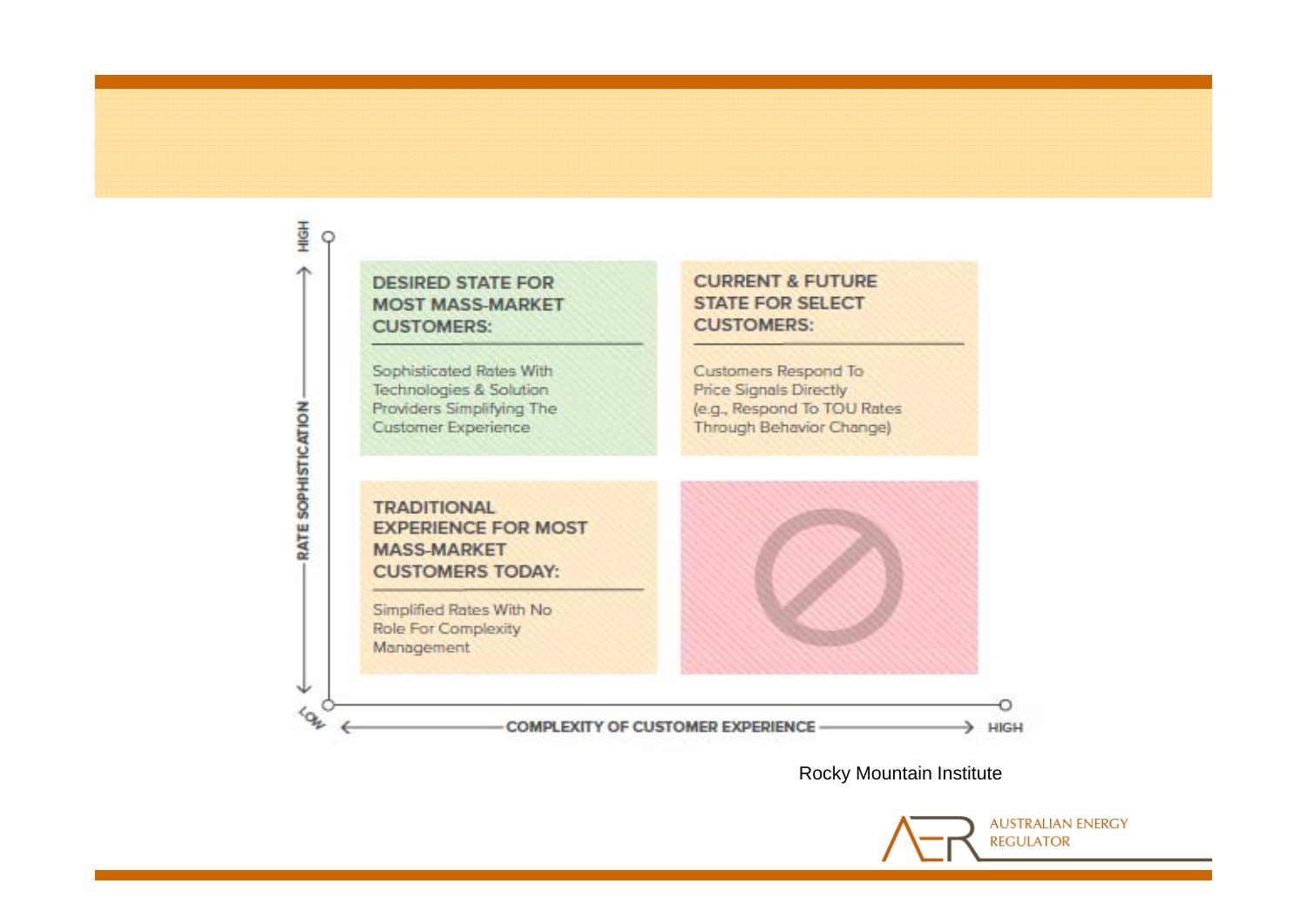#### Complexity and Customer Experience

- $\bullet$ Most customers are likely to prefer simple solutions
- Even complex network tariffs can be translated to a simple customer experience e.g. by 'solution providers' managing load
- Complexity of tariffs should not be a barrier to costreflective tariffs being offered by DNSPs- as an option

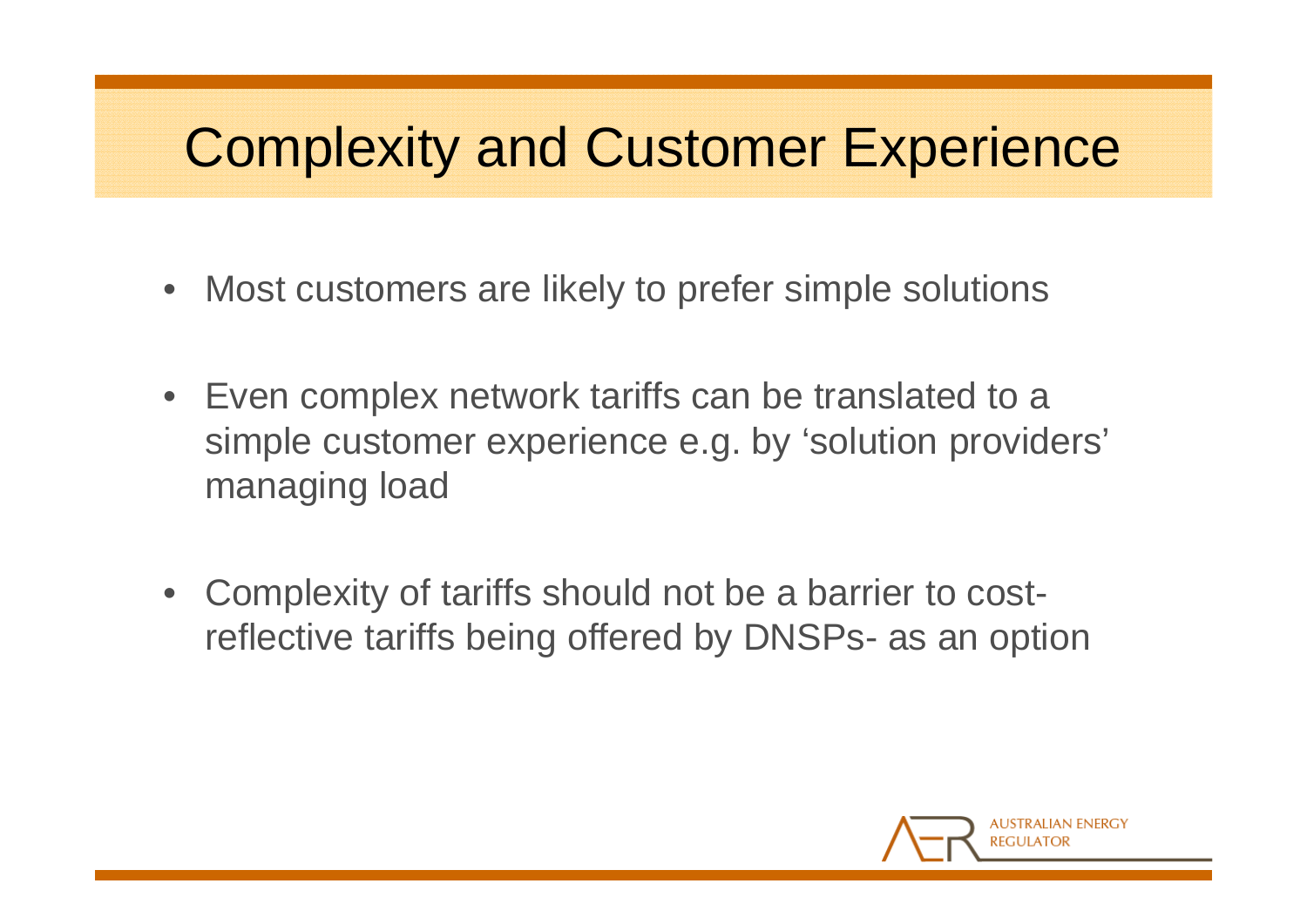## Implementation of cost-reflective prices

- $\bullet$  LONGER-TERM - More sophisticated possibilities:
	- Real-Time Pricing
	- Attribute-Based Pricing
	- –Distribution Locational Marginal Pricing
- $\bullet$  NEAR-TERM - Default or opt-in/opt-out possibilities:
	- –Time-of-Use Pricing
	- –Energy + Capacity Pricing (i.e. demand charges)
	- Distribution "Hot Spot" Credits

after Rocky Mountain Institute

Power of Choice included suggestions for transition (opt-in and opt-out choices for customers) – these could be acknowledged in the Decision

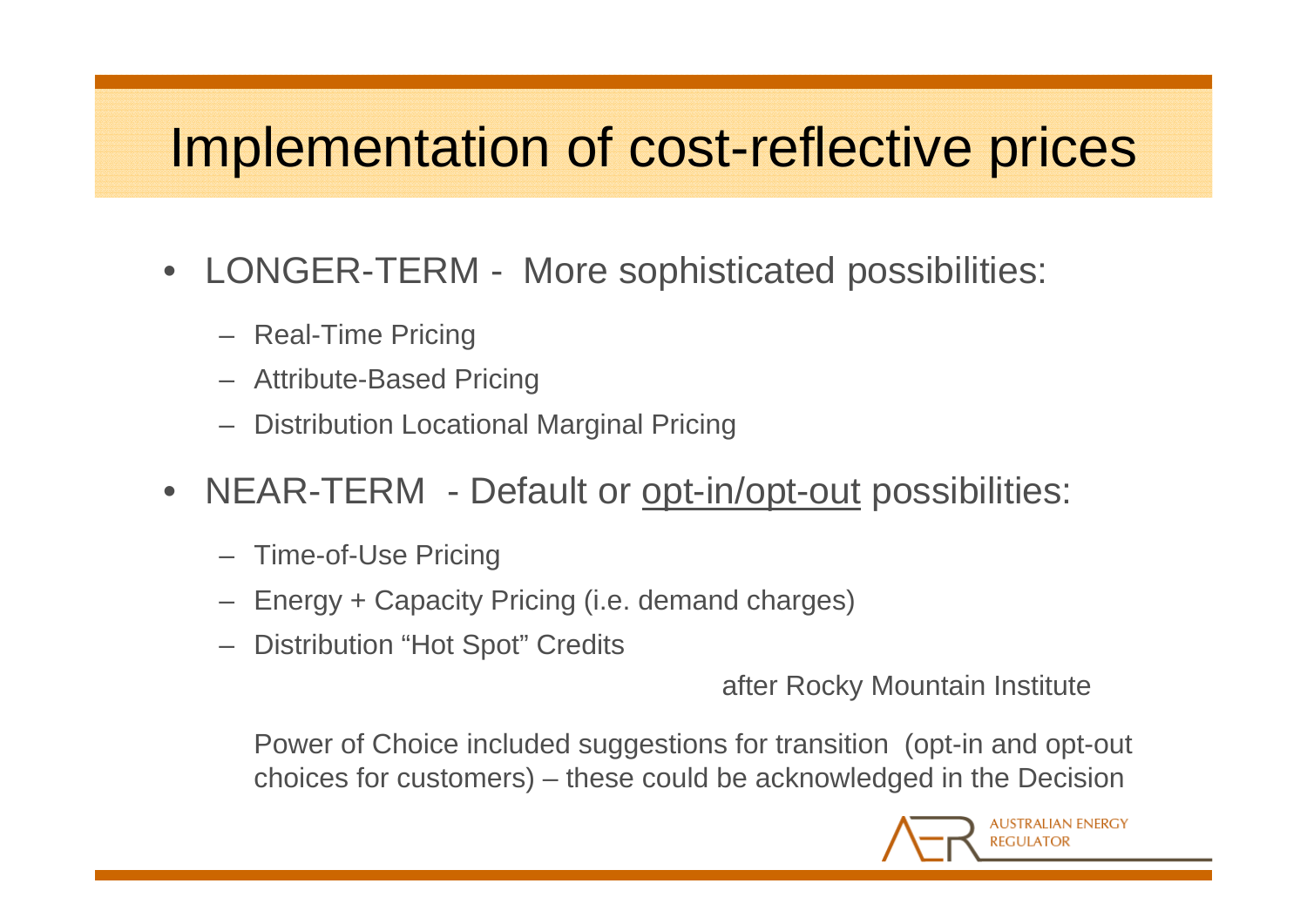# Key Consideration- community licence

Power of Choice:

"the reforms should be implemented in a timely manner and be supported by an effective consumer awareness and education strategy"

Good elements in the Draft Rule > Consultation &Consumer Impact Assessment - but:

> the issues are significant and the DNSP consultation process alone may be too narrow, given the potential scale of change which will potentially impact all customers.

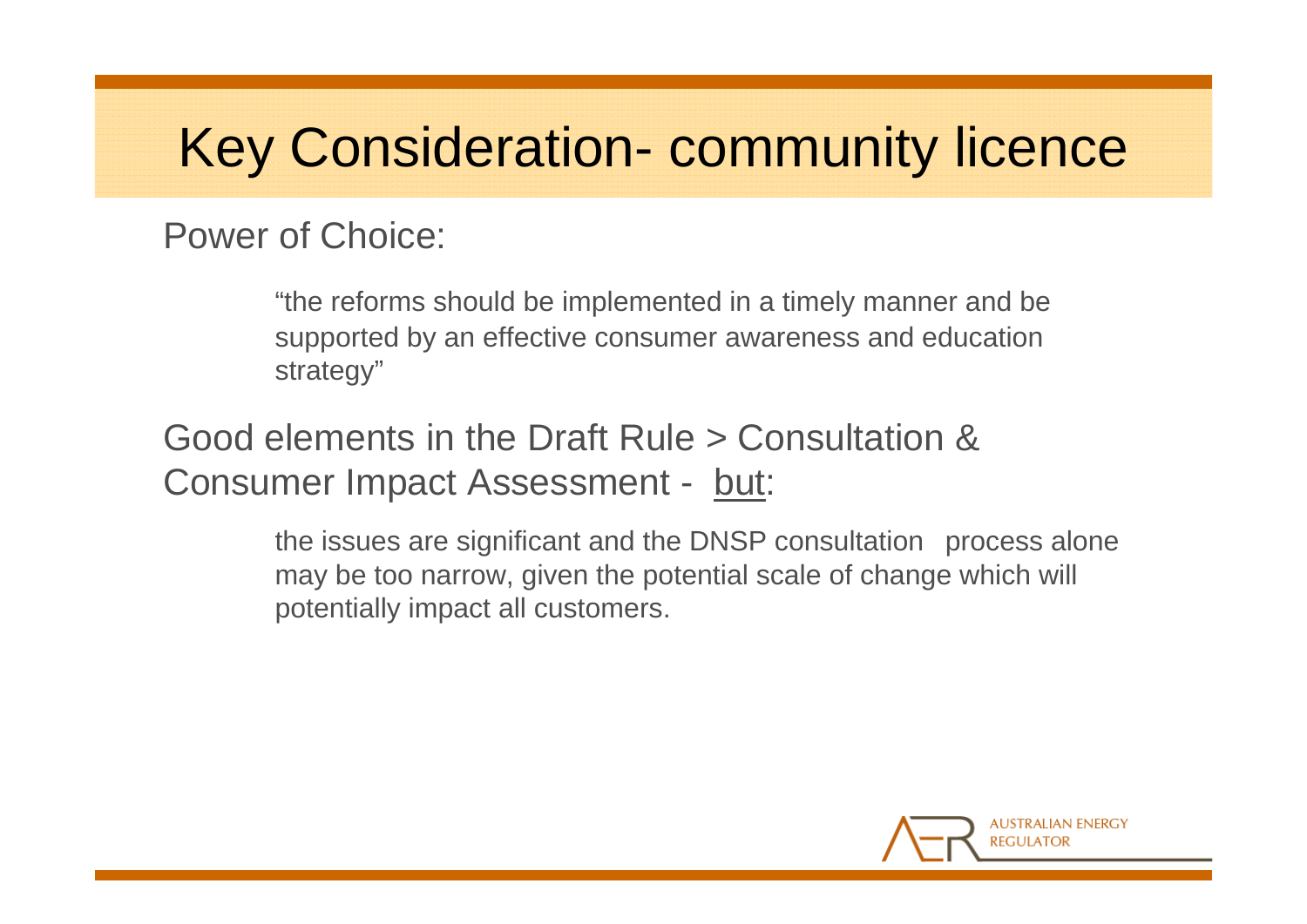# Guideline or Guidance?

- $\bullet$  Time limited for AER to develop Guideline:
	- $\bullet$ Guideline might not be best approach at early stage
- • Guidance desirable:
	- • Shared understanding of issues, objectives, methods, transitions, impacts:
		- Policy makers
		- Governments
		- Network Businesses
		- Retailers / new business models
		- Consumers & their representatives
		- Regulators
- $\bullet$ Foundation for network-specific consultation & approvals

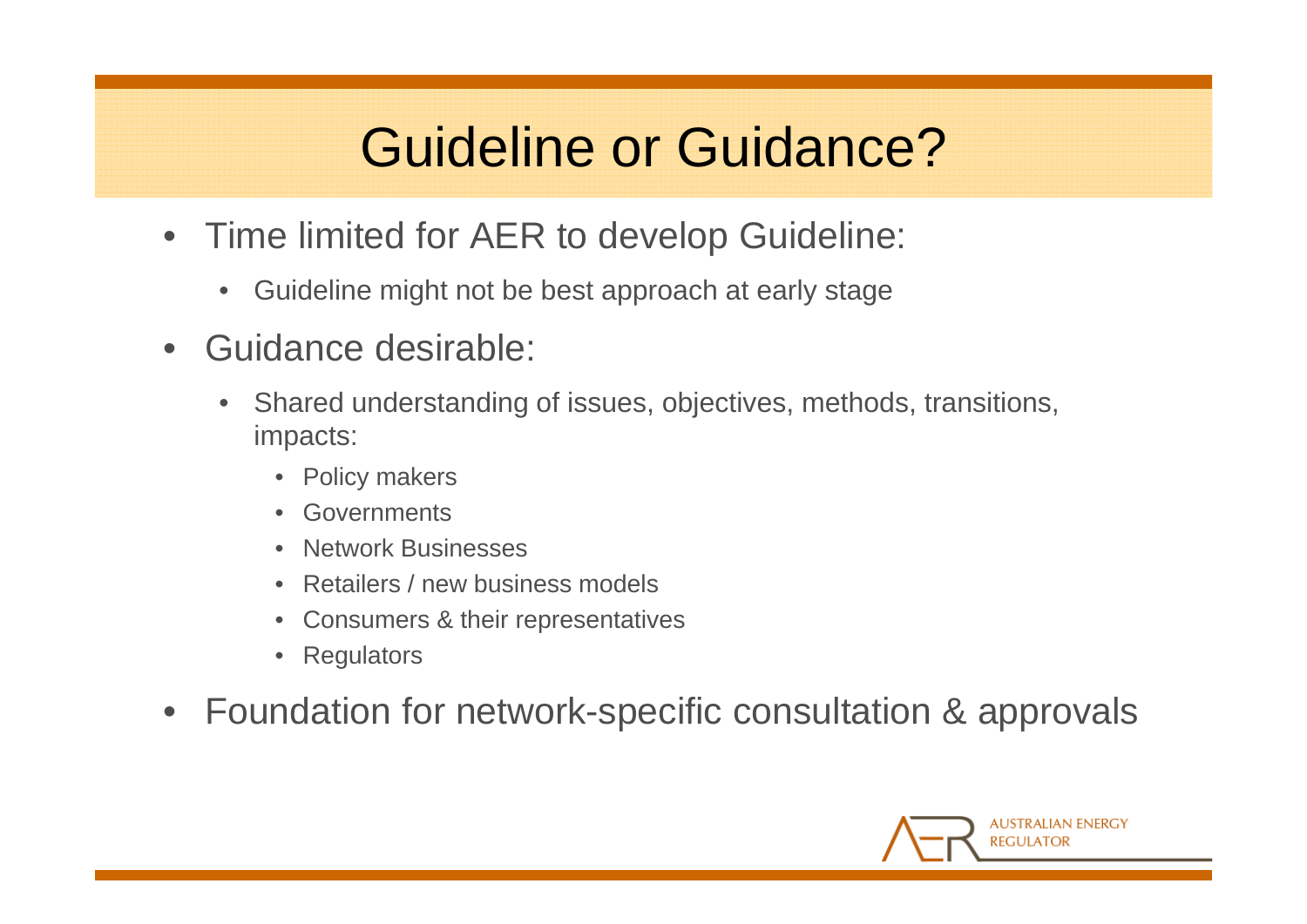### More on guidance on implementation

- While solutions should be specific to network characteristics, common principles are desirable:
	- Process like AER Better Regulation approach to development of its guidelines allows all parties to participate in the discussion and develop a common understanding = better able to address network-specific proposals
	- Consultation/ workshop process could develop a Resources Kit for development of TSS – inc. practical means to address network issues and consumer impact
	- Inclusive approach may give Government confidence that consumer concerns are addressed, lessening need for side constraints.
	- Build on substantial work already undertaken by AEMC and others, but with wider engagement
	- Important work for new Energy Consumers Australia
- • Who/how?
	- AEMC? AEMC / AER?